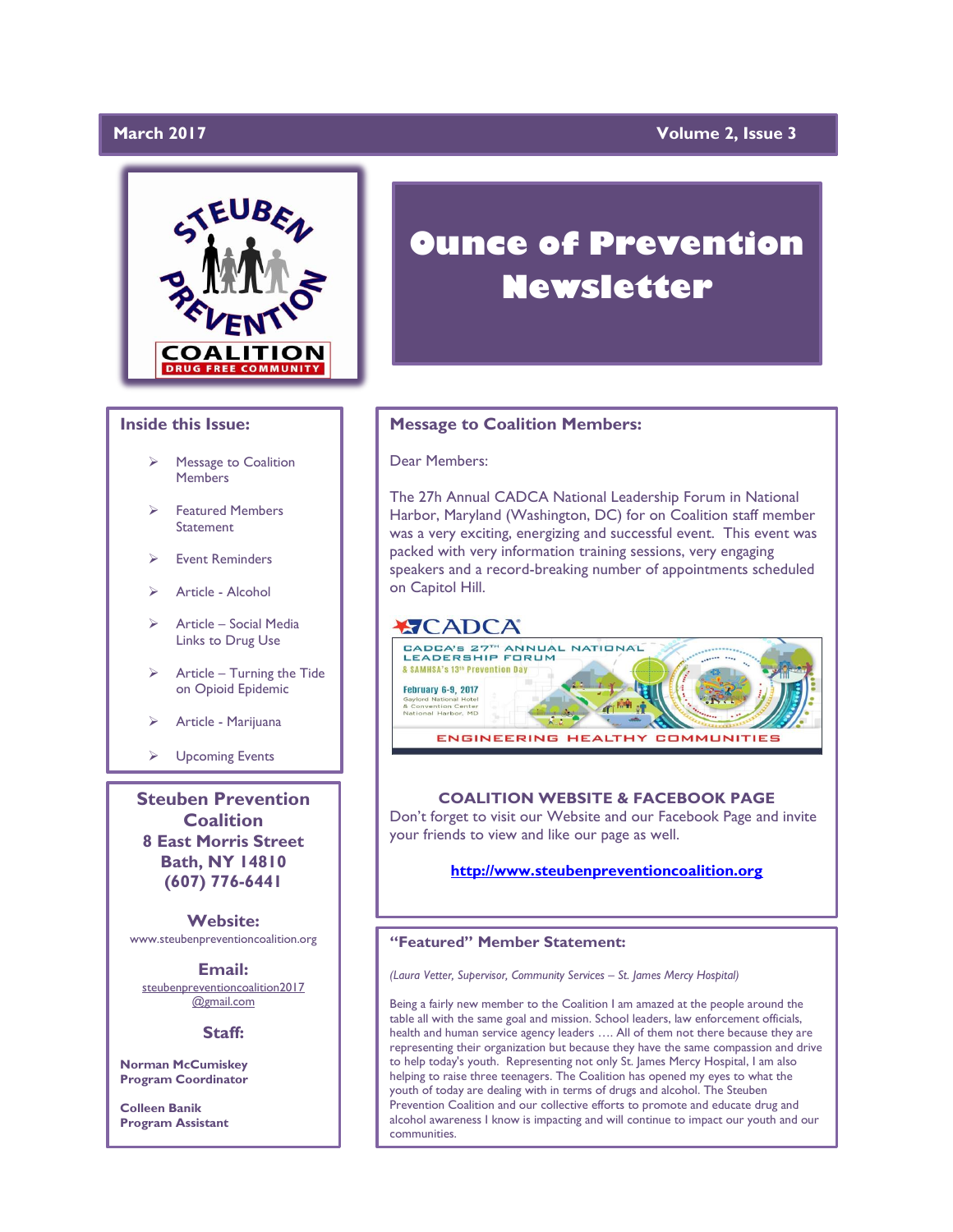# **March 2017 Page 2 Volume 2, Issue 3**

# **Event Reminders:**

# **High in Plain Sight Tall Cop Event**

Please join the Steuben Prevention Coalition in partnership with Alfred State College and the Steuben County District Attorney's office on

March 29, 2017 Haverling High School Auditorium

| $9-11$ a.m. | School personnel, area professionals,<br>educators/prevention providers    |
|-------------|----------------------------------------------------------------------------|
| 1-3 p.m.    | Law enforcement, probation officers,<br>first responders, fire departments |
| 6-7:30 p.m. | <b>Community members/parents</b>                                           |

Registration: 607-587-4015 [CCET@AlfredState.edu](mailto:CCET@AlfredState.edu) [www.AlfredState.edu/CCET](http://www.alfredstate.edu/CCET)



(Officer Jermaine Galloway – Tall Cop)

Supervised child care will be provided by the Youth Action Forum for the evening session. Registration is not required but appreciated.

> **MARCH IS... PROBLEM GAMBLING AWARENESS MONTH SIGNAL THE CONVERSATION**

If you or someone you know is struggling with gambling addiction, please contact Steuben Council on Addictions at (607) 776-6441 for more information, screening or for a referral.

You can also visit [www.nyproblemgambling.org](http://www.nyproblemgambling.org/) for more resources and information regarding gambling and gambling addictions.

# **Article: University of Connecticut Study Suggests a Ban on Alcohol Advertising**

# **KICADCA**

### **Study Suggests Global Ban on Alcohol Advertising**

A recent study by public health experts called for alcohol advertising regulations to be tightened to better protect youth.

The Center on Alcohol Marketing and Youth at Johns Hopkins Bloomberg School of Public Health stated that research clearly indicates that, in addition to parents and peers, alcohol advertising and marketing have a significant impact on youth decisions to drink.

"While many factors may influence an underage person's drinking decisions, including among other things parents, peers and the media, there is reason to believe that advertising also plays a role," said the Federal Trade Commission, Self-Regulation in the Alcohol Industry.

Sporting events oftentimes include a mass amount of money for alcohol advertising, an attempt to reach a desirable consumer demographic. According to the Wall Street Journal, total spending on Super Bowl commercials grew to \$345 million in 2015. Beverage companies comprise a large portion of advertising spending - Anheuser-Busch was the industry's biggest contributor in 2015, with \$30.8 million spent on Super Bowl ads.

Alcohol advertising isn't limited to sporting events or even to television. For example, a 2008 study of alcohol ads on Boston's public transit found that ads pertaining to alcohol were seen 1.2 million times per day and that 54 percent of public school students saw the ads.

In response, Los Angeles recently banned alcohol advertising from public transit, including bus shelters, as several other U.S. cities have done in the past. The issue with alcohol advertising is not necessarily the content, but the inability to block advertisements from the 21 and under demographic, who watch the Super Bowl and take public transportation.

The Federal Communications Commission, however, has no specific rules governing alcohol ads. Instead, trade groups such as the Beer Institute are entrusted with policing themselves through their own sets of advertising rules and guidelines. With the regulations in the hands of corporations who are intent on growing profit, the most effective response to alcohol marketing is likely to be a comprehensive ban on alcohol advertising, promotion, and sponsorship.

**"Article Links – Ban on Alcohol Advertising"**

- Published Mid-Make a Management of This and Con-

**TOMPHERE WALKER** 

<http://nbc4i.com/2017/01/11/study-suggests-global-ban-on-alcohol-advertising/>

<http://graphics.wsj.com/super-bowl-ad-spending/>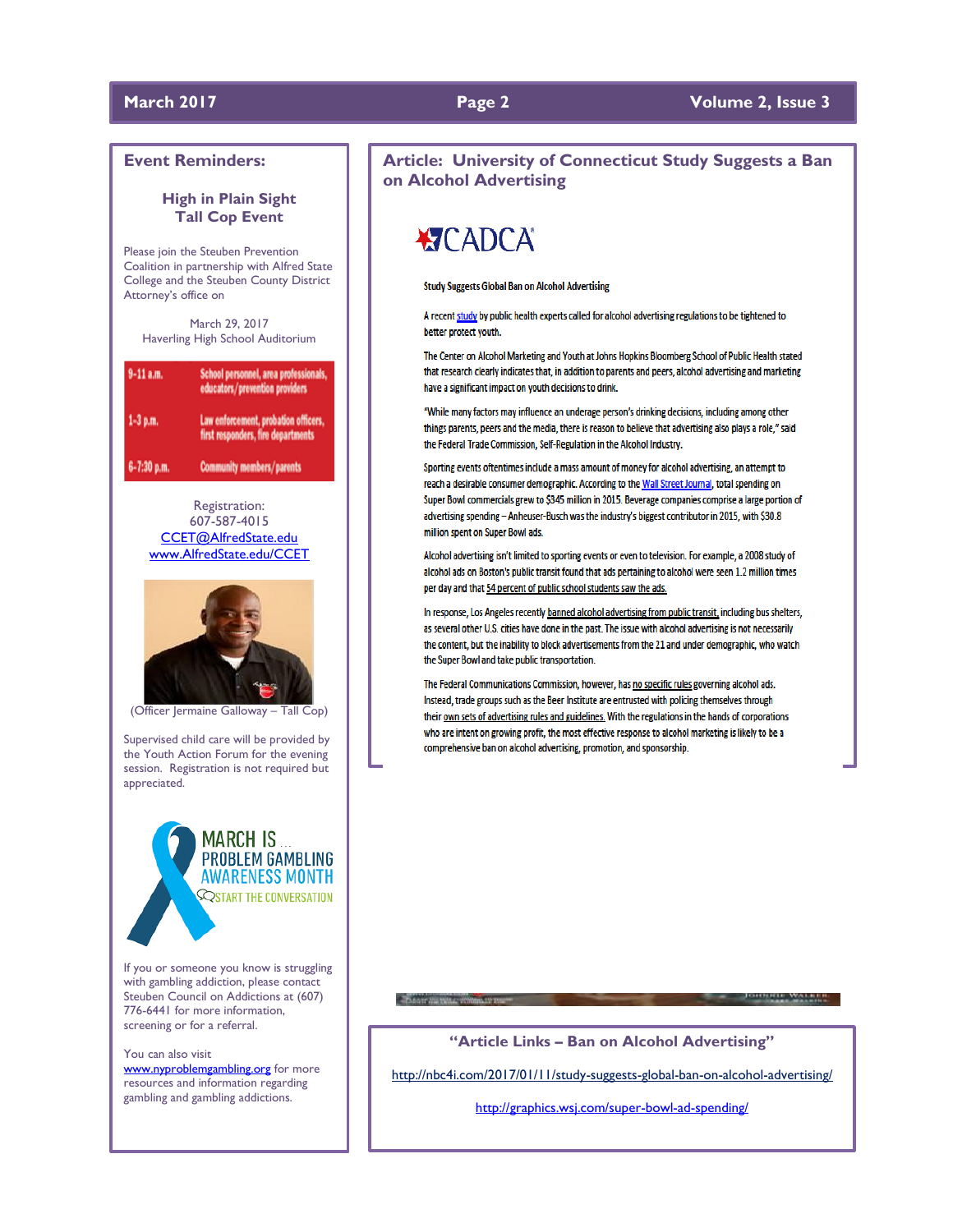# **Article: Marijuana**

**Pediatric Group Issues New Guidelines for Talking to Teens About Marjuana**

*Partnership for Drug-Free Kids March 2, 2017*

The American Academy of Pediatrics has issued new guidelines for doctors and parents to talk to teens about the risks of using marijuana, CNN reports.

The organization said changes in the legal status of marijuana may lower teens' perceptions of the risk, and may lead to more teens trying the drug. A recent survey found there is a decrease in the percentage of teens who say they believe there is a great risk in smoking marijuana once a month or once or twice a week.

Doctors should screen preteens and teens for marijuana use, the group said. If they find a teen is using marijuana regularly or heavily, they can then decide if the teen would benefit from treatment, including counseling and medication.

Parents should tell teens marijuana can cause abnormal brain development and impact memory, concentration and executive functioning skills, the group said. They also noted, "If you use marijuana in front of your teens, they are more likely to use it themselves, regardless of whether you tell them not to."



# **Article: Social Media Links to Rise in Prescription Drug Use**

# **XTCADCA**

### Social Media Linked to Rise in Prescription Drug Use

A 2017 study revealed a correlation between the popularity of social media and the rise of non-medical prescription drug use. Social media, an integral element of pop culture and communication, plays a role in portraying an incomplete or inaccurate perception of substance abuse. The posting of college underage drinking culture, fictional characters abusing drugs and the pummel of alcohol advertising creates a sense of familiarity - a dangerous perception for people of any age, but particularly teenagers. According to a 2015 Pew Research Center study, of respondents age 13 - 17 years old:

- 71 percent use Facebook
- 52 percent use Instagram
- 41 percent use Snapchat
- 33 percent use Twitter

Social media undoubtedly connects the world, specifically media-savvy teens. But despite its power to introduce or reunite long-distance or unlikely friends, social media does shed a negative light in terms of substance abuse. According to a 2011 study by the National Center on Addiction and Substance Abuse at Columbia University, around 70 percent of teen social media users admitted to using illegal drugs. The percent tripled when the teens were asked if they had abused alcohol.

Project Know began a "Young and Using" study that questioned 2,000 social media users - both young and old. The study reiterated the 2011 study's findings, stating that teens using social media were twice as likely to use marijuana.

While social media can play a role in encouraging negative habits through a barrage of substancerelated postings, there is a light at the end of the tunnel. Social media can be used as a tool for antisubstance abuse pages, postings and information. Organizations like CADCA frequently report new data and news on their social media sites, an excellent source for accurate information pertaining to substance abuse.

See also:

National Institute on Drug Abuse Facebook page

National Institute on Alcohol Abuse and Alcoholism Twitter

<https://twitter.com/CADCA>

<https://www.thefix.com/how-does-social-media-affect-teen-drug-use>

<https://www.facebook.com/NIDANIH>

<https://twitter.com/NIAAAnews>

Reaching communities through prevention, education<br>and support